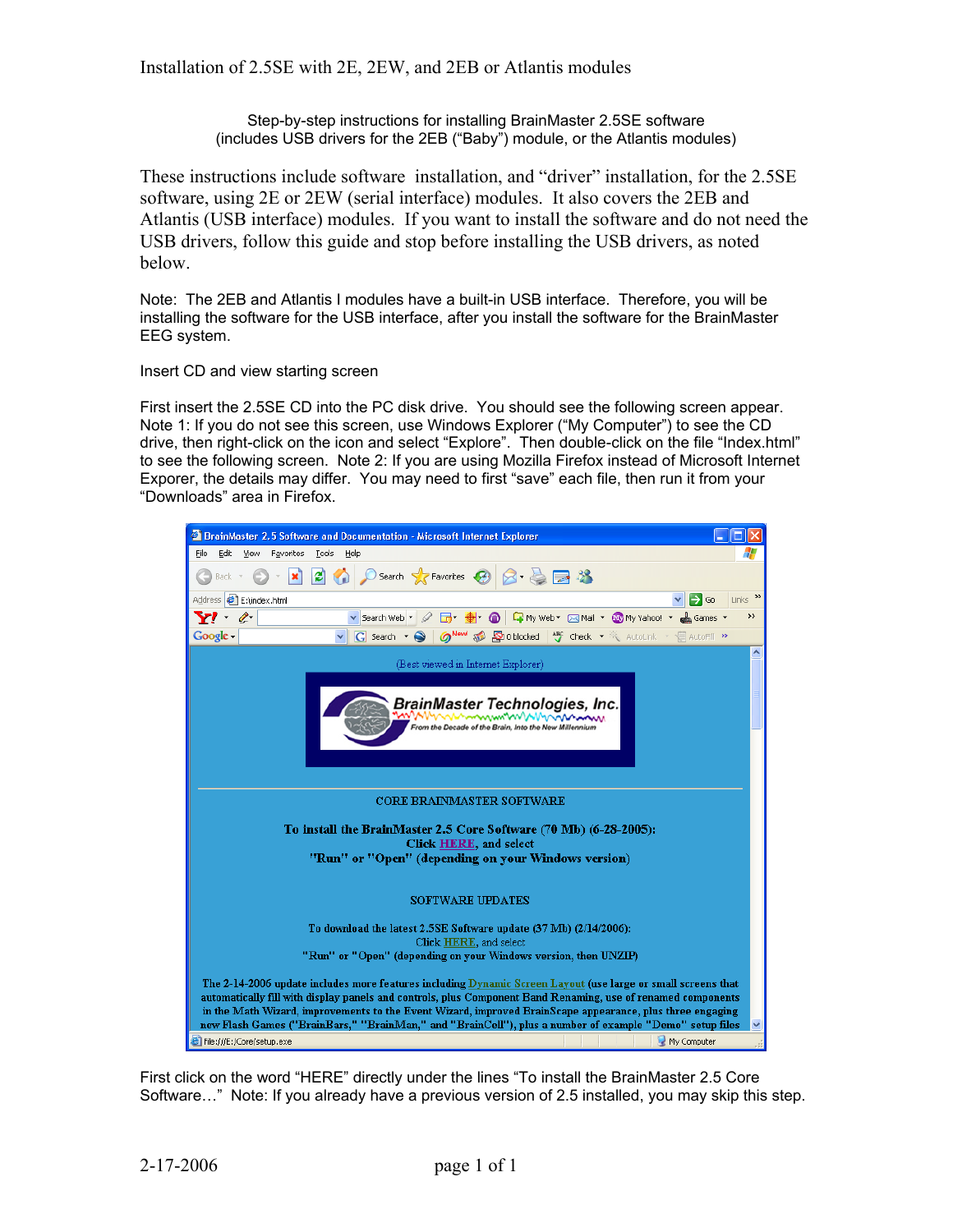When you see the following screen, click on "Yes"



When you see the following screen, click on "Run"

| <b>File Download - Security Warning</b>                                                                                                                                                  |
|------------------------------------------------------------------------------------------------------------------------------------------------------------------------------------------|
| Do you want to run or save this file?                                                                                                                                                    |
| Name: setup.exe<br><br>Type: Application, 59.9 MB<br>From: E:\Core<br>Run<br>Save<br>Dancel                                                                                              |
| While files from the Internet can be useful, this file type can<br>potentially harm your computer. If you do not trust the source, do not<br>run or save this software. What's the risk? |

When you see the following screen, click on "Run"

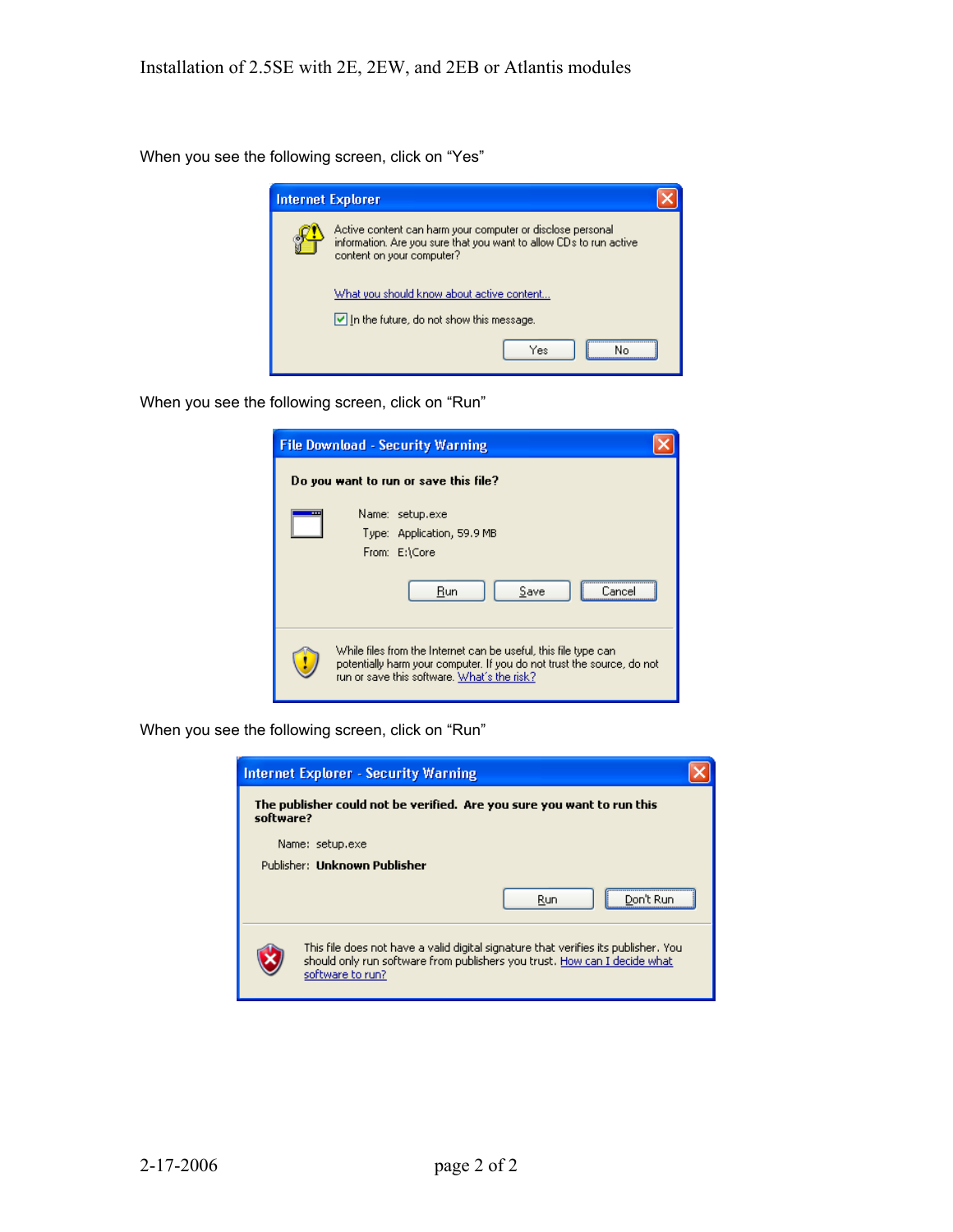You should then see the following progress display:



After a brief time, you should see the following screen. Click on "Next":



After some progress displays, you should see the following screen: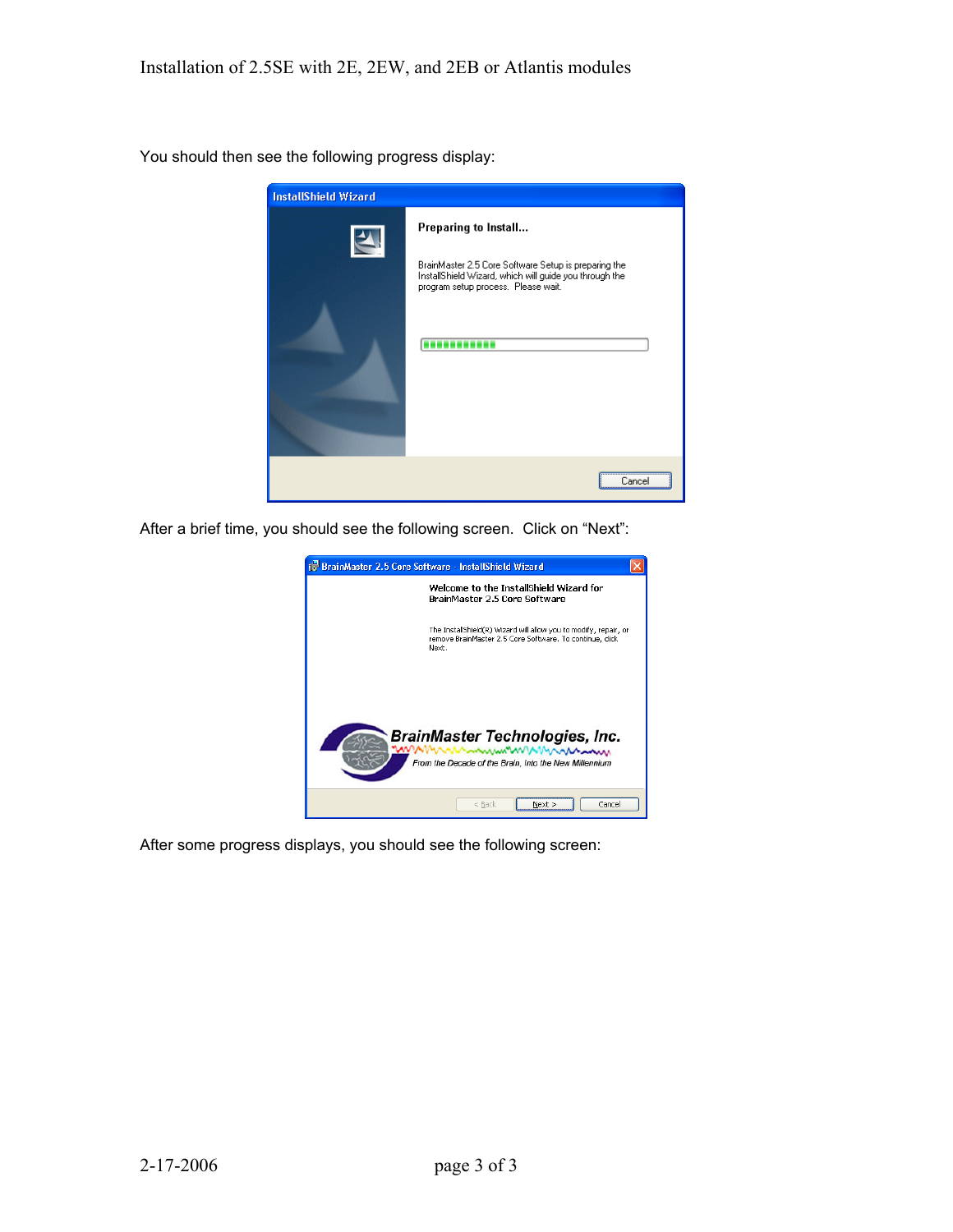

The 2.5Core software is now installed.

Now you should proceed to install the 2.5SE update as follows:



Click on the word "HERE" directly below the line "To download the latest 2.5SE update…". You should then see the following screen. Click on "Run":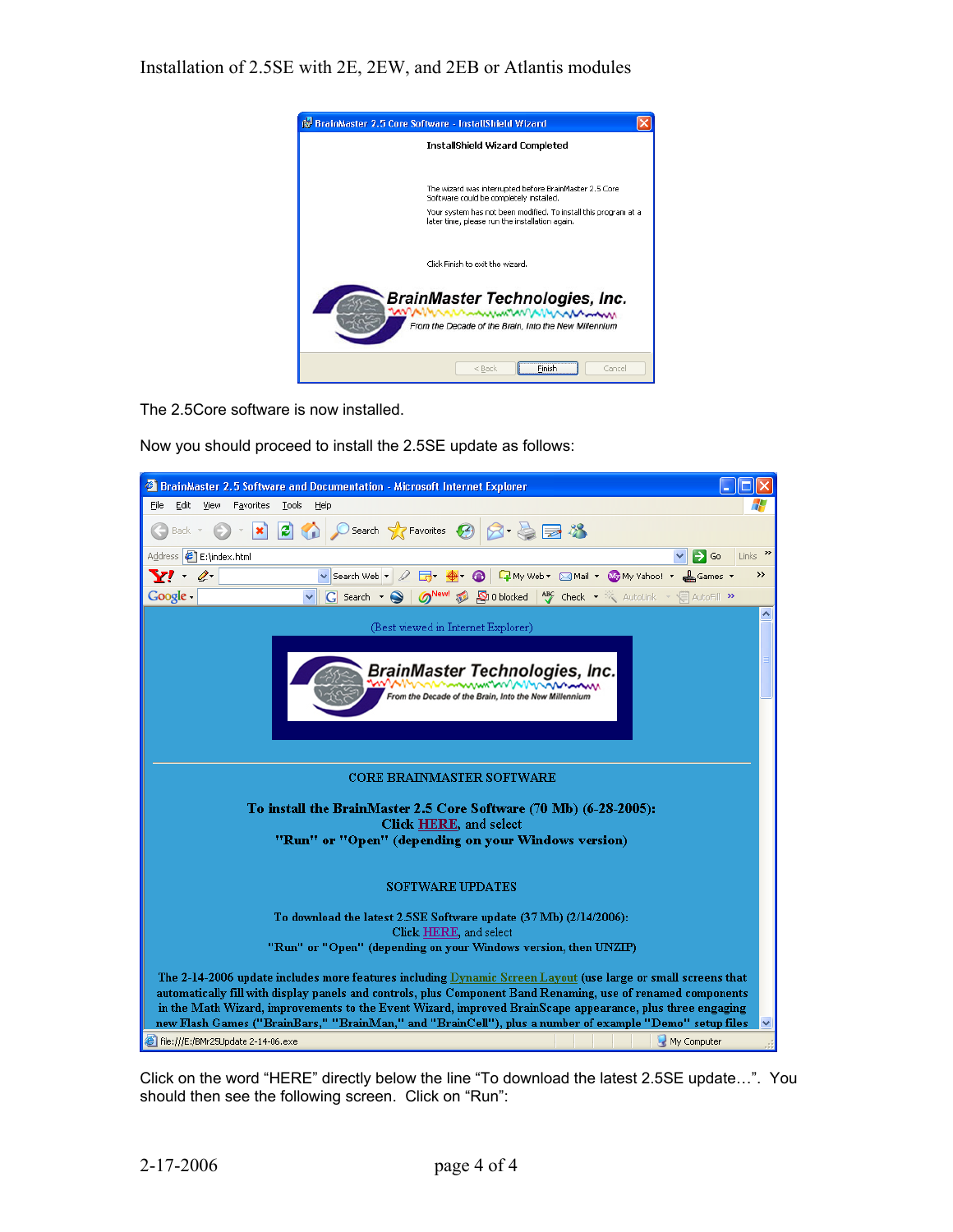

When you see the following screen, click on "Run":



When you see the following screen, click on "Unzip":

| WinZip Self-Extractor - BMr25Update 2-14-06.exe                                                                                                                                                      |                                               |
|------------------------------------------------------------------------------------------------------------------------------------------------------------------------------------------------------|-----------------------------------------------|
| To unzip all files in BMr25Update 2-14-06.exe to<br>the specified folder press the Unzip button.<br>Unzip to folder:<br>c:\brainm.20<br>Browse<br>$\triangleright$ Overwrite files without prompting | Unzip<br>Run WinZip<br>Close<br>About<br>Help |

You should see the following progress display: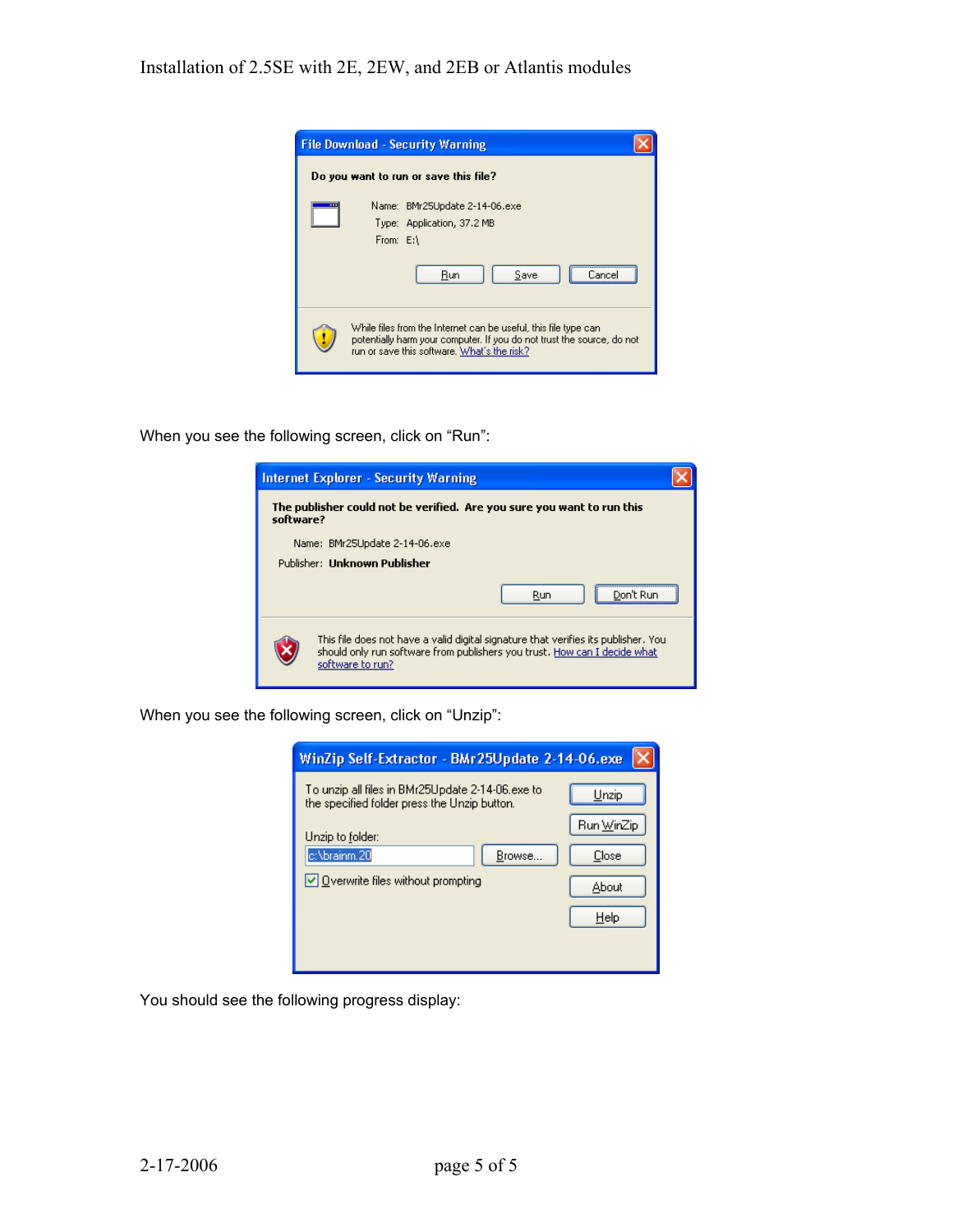| WinZip Self-Extractor - BMr25Update 2-14-06.exe                                                  |            |
|--------------------------------------------------------------------------------------------------|------------|
| To unzip all files in BMr25Update 2-14-06,exe to<br>the specified folder press the Unzip button. | Unzip      |
| Unzip to folder:                                                                                 | Run WinZip |
| c:\brainm.20<br>Browse                                                                           | Close      |
| $\vee$ Overwrite files without prompting                                                         | About      |
|                                                                                                  | Help       |
| Unzipping Uses of the Event Wizard.pdf                                                           |            |

followed by the message:



After you see the above screen, press "OK" and then press "Close" on the Winzip Screen.

If you want to use any animations, you will want to load the files now. Return to the main CD display and scroll down. Load the animation files you want from the following screen. Note that the Basic Animations do not fit on the 2.5SE CD and must be loaded from a 2.5Core Software CD.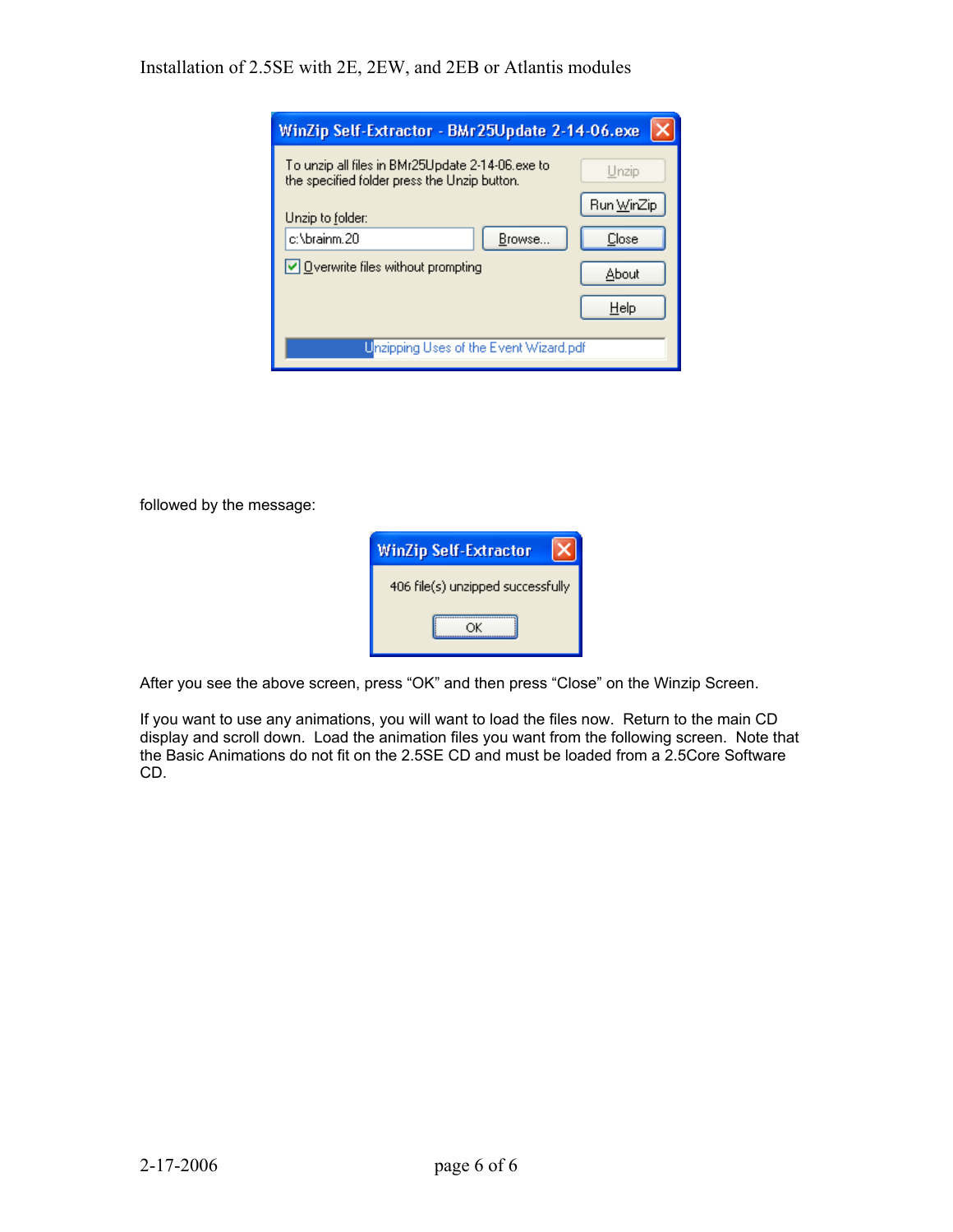

The BrainMaster 2.5SE software is now installed and updated.

**Note: If you are using a 2Eor 2EW module, stop here! Close the above window, and remove the 2.5SE Software CD from your drive.** 

**Now you may install any USB to serial converter you may have, if you have not done so already.**

**If you have a 2EB or Atlantis module, you may close the above window at this time.** 

**Leave the 2.5SE Software CD in the drive.** 

**Then proceed to the next page.**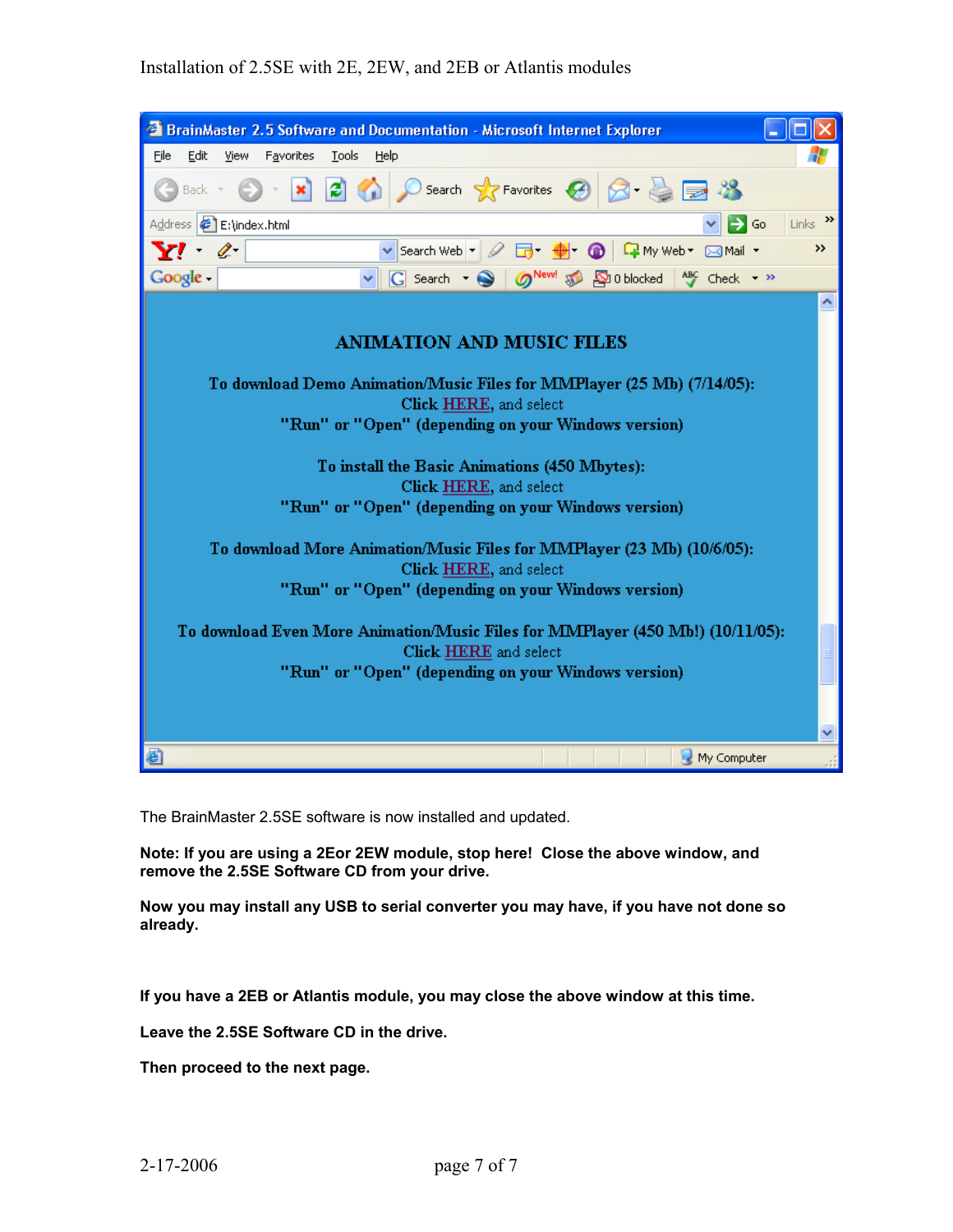## **Note: Proceed with the following only if you have a BrainMaster 2EB or Atlantis Module:**

It is now time to install the hardware onto your PC and let Windows load the driver software.

Now, leaving your BrainMaster 2.5SE CD in the drive, attach your BrainMaster 2EB or Atlantis I module to the PC via the USB port. After a brief time, you should see the following:

| <b>Found New Hardware Wizard</b> |                                                                                                                                                                                                                                                                                                                                                                                                                                                                                 |  |
|----------------------------------|---------------------------------------------------------------------------------------------------------------------------------------------------------------------------------------------------------------------------------------------------------------------------------------------------------------------------------------------------------------------------------------------------------------------------------------------------------------------------------|--|
|                                  | Welcome to the Found New<br>Hardware Wizard<br>Windows will search for current and updated software by:<br>looking on your computer, on the hardware installation CD, or on-<br>the Windows Update Web site (with your permission).<br>Read our privacy policy<br>Can Windows connect to Windows Update to search for<br>software?<br>$\bigcirc$ Yes, this time only<br>◯ Yes, now and every time I connect a device<br>$\bigcirc$ No, not this time<br>Click Next to continue. |  |
|                                  | Next ><br>Cancel<br>< Back                                                                                                                                                                                                                                                                                                                                                                                                                                                      |  |

Having selected "No, not this time", and pressing "Next" you should see the following:



Making sure "Install the software automatically" is selected, press "Next". Windows will look at the CD and find the files there. You should then see the following display: Note: if the Found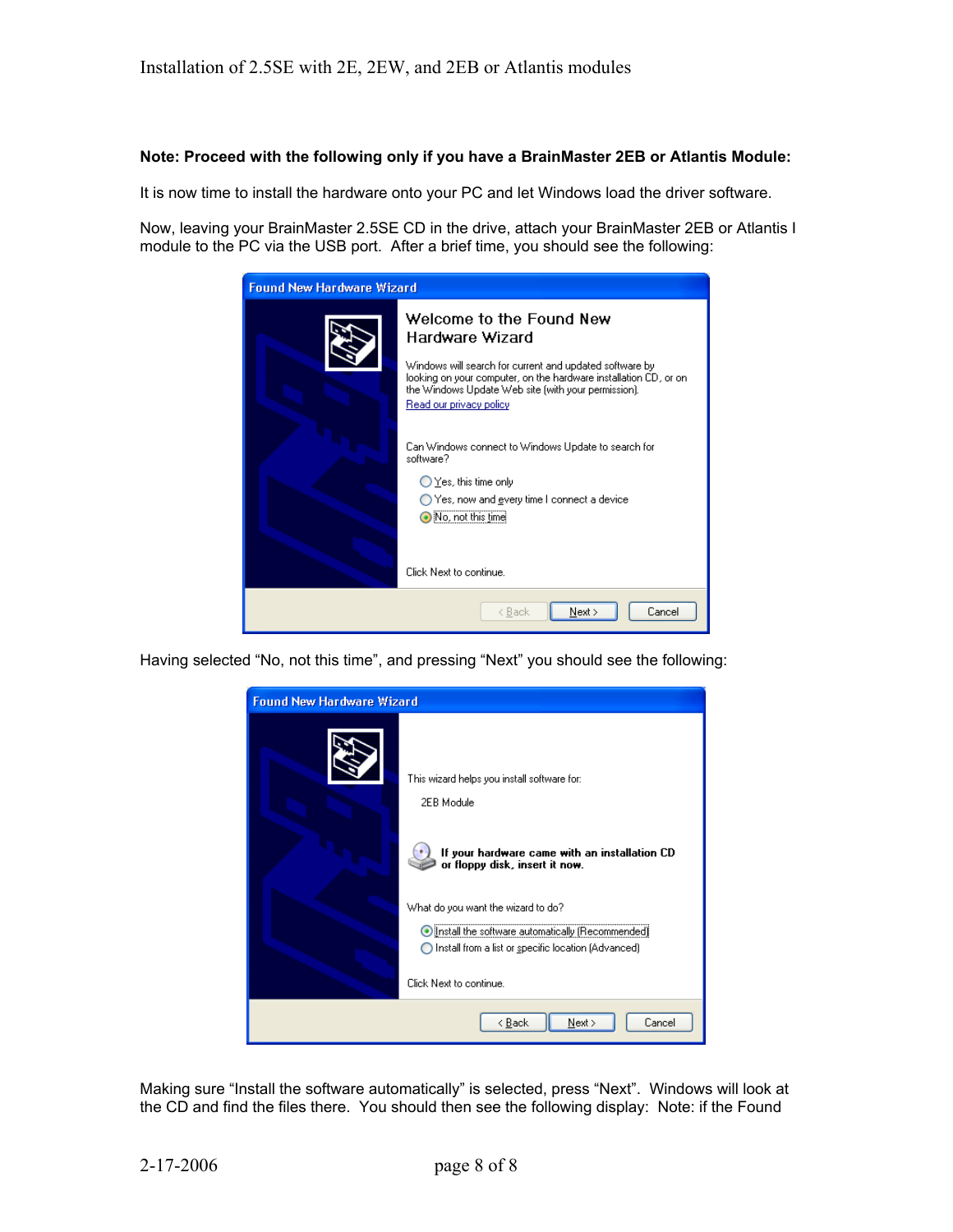New Hardware Wizard does not "see" the files, you can try using "Install from a list or specific location" and then send the Wizard to the CD drive. Finally, there will be a copy of the files in the directory c:\brainm.20\USBFiles if you need to find them on the hard disk. However the Wizard finds the files, you should see the following. Click on "Continue Anyway".

| <b>Hardware Installation</b>                                                                                                                                                                                                                                                                                                                                                                                                                                                                                                           |
|----------------------------------------------------------------------------------------------------------------------------------------------------------------------------------------------------------------------------------------------------------------------------------------------------------------------------------------------------------------------------------------------------------------------------------------------------------------------------------------------------------------------------------------|
| The software you are installing for this hardware:<br>BrainMaster 2EB Module<br>has not passed Windows Logo testing to verify its compatibility.<br>with Windows XP. (Tell me why this testing is important.)<br>Continuing your installation of this software may impair<br>or destabilize the correct operation of your system<br>either immediately or in the future. Microsoft strongly<br>recommends that you stop this installation now and<br>contact the hardware vendor for software that has<br>passed Windows Logo testing. |
| Continue Anyway                                                                                                                                                                                                                                                                                                                                                                                                                                                                                                                        |

You should then see the following progress display:

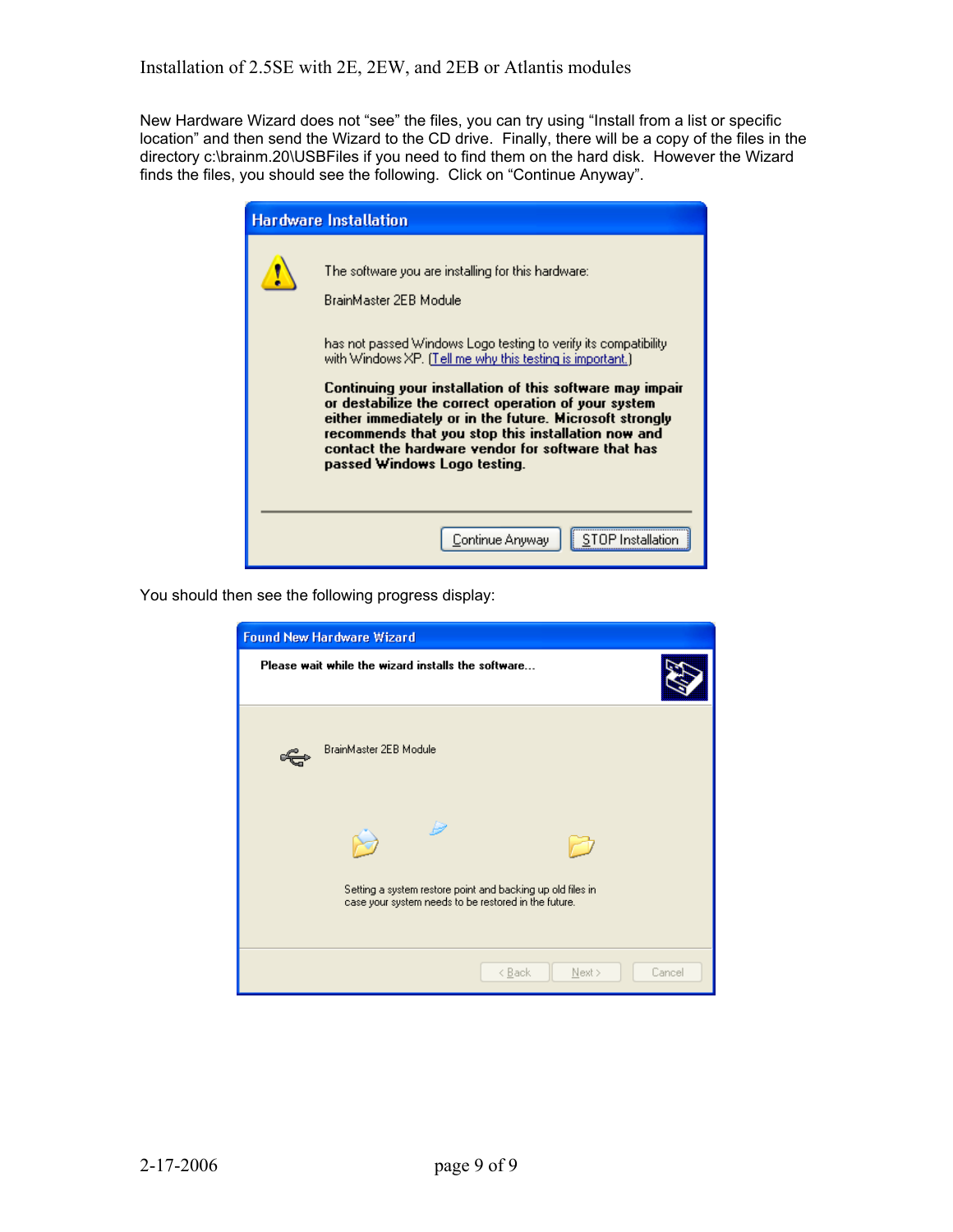Then you should see the following screen:



After you press "Finish", there will be a short delay, and then the following screen will appear again. This will begin the second half of the USB installation, which needs 2 steps. Again select "No, not this time" and press "Next".

| <b>Found New Hardware Wizard</b> |                                                                                                                                                                                                                                                                                                                                                                                                                                                                     |  |
|----------------------------------|---------------------------------------------------------------------------------------------------------------------------------------------------------------------------------------------------------------------------------------------------------------------------------------------------------------------------------------------------------------------------------------------------------------------------------------------------------------------|--|
|                                  | Welcome to the Found New<br>Hardware Wizard<br>Windows will search for current and updated software by<br>looking on your computer, on the hardware installation CD, or on-<br>the Windows Update Web site (with your permission).<br>Read our privacy policy<br>Can Windows connect to Windows Update to search for<br>software?<br>$\bigcirc$ Yes, this time only<br>◯ Yes, now and gvery time I connect a device<br>No, not this time<br>Click Next to continue. |  |
|                                  |                                                                                                                                                                                                                                                                                                                                                                                                                                                                     |  |
|                                  | Cancel<br>Next ><br>< Back                                                                                                                                                                                                                                                                                                                                                                                                                                          |  |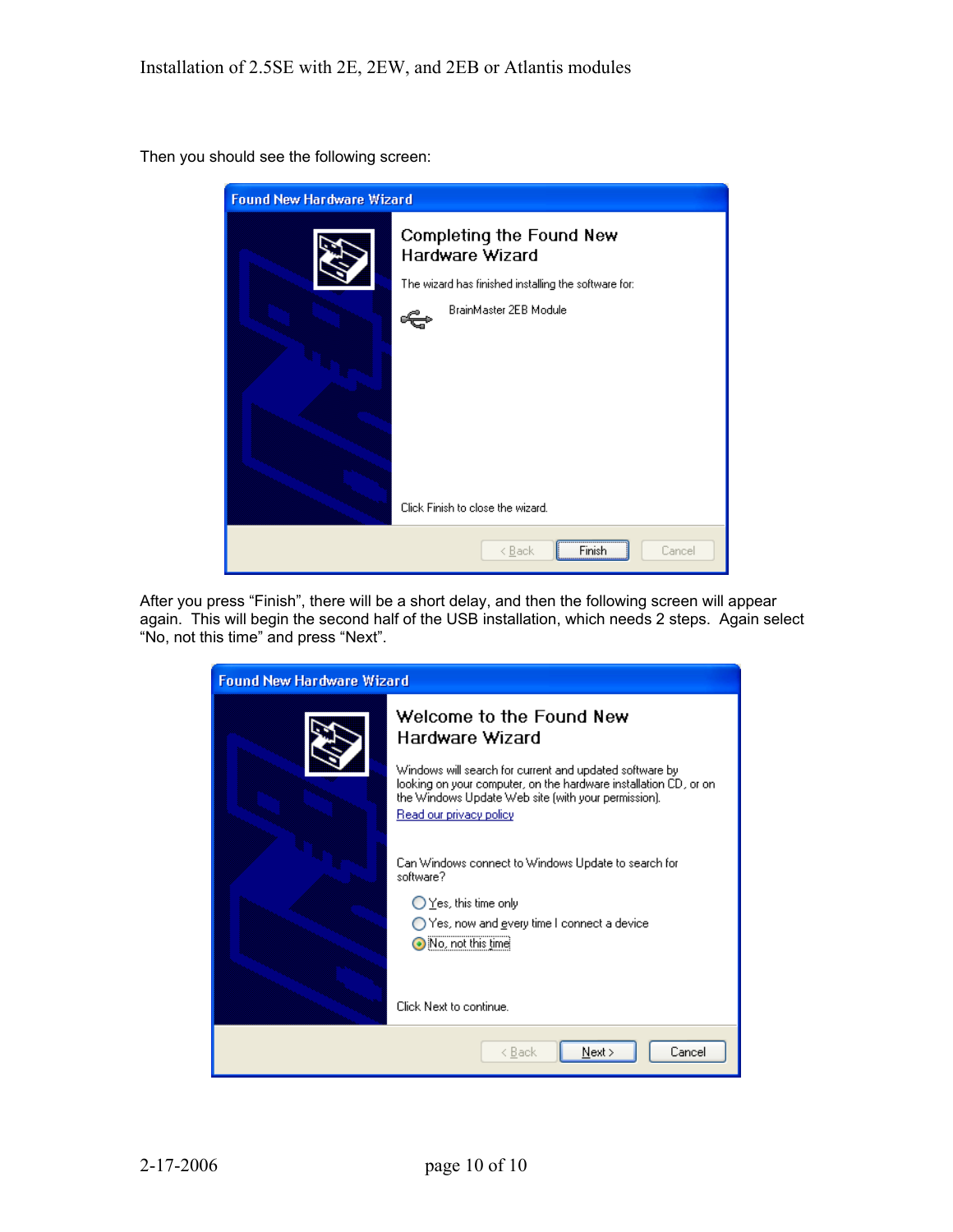Now you will see the following screen, indicating that Windows now wants to install the second set of USB drivers, for the "Serial Port" emulation. Again select "Install the software automatically" and press "Next".

| <b>Found New Hardware Wizard</b> |                                                                                                                                                                                                                                                                                                             |  |
|----------------------------------|-------------------------------------------------------------------------------------------------------------------------------------------------------------------------------------------------------------------------------------------------------------------------------------------------------------|--|
|                                  | This wizard helps you install software for:<br><b>USB Serial Port</b><br>If your hardware came with an installation CD<br>or floppy disk, insert it now.<br>What do you want the wizard to do?<br>Install the software automatically (Recommended)<br>◯ Install from a list or specific location (Advanced) |  |
|                                  | Click Next to continue.                                                                                                                                                                                                                                                                                     |  |
|                                  | Next ><br>Cancel<br>< <u>B</u> ack                                                                                                                                                                                                                                                                          |  |

The files for the USB Serial Port are in the same location as the previous files. You should see the following screen after the Wizard finds the files.

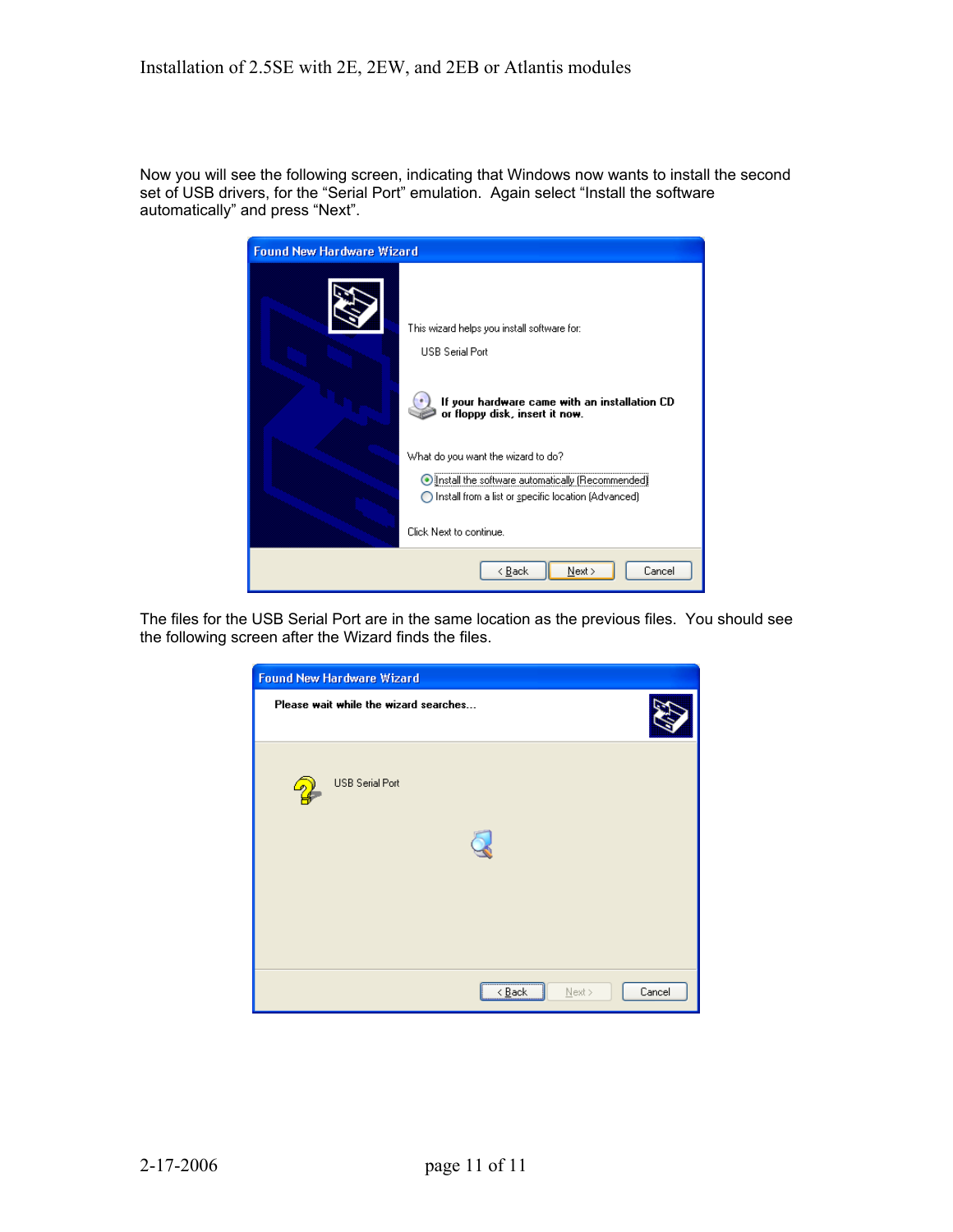Again, press "Continue Anyway" at the following screen:



Finally, you should see the following screen, indicating that the installation is complete:

| <b>Found New Hardware Wizard</b> |                                                                                                                               |  |
|----------------------------------|-------------------------------------------------------------------------------------------------------------------------------|--|
|                                  | Completing the Found New<br>Hardware Wizard<br>The wizard has finished installing the software for:<br>BrainMaster 2EB Module |  |
|                                  | Click Finish to close the wizard.                                                                                             |  |
|                                  | Cancel<br>< <u>B</u> ack<br>Finish                                                                                            |  |

**You may now remove the CD from the drive.**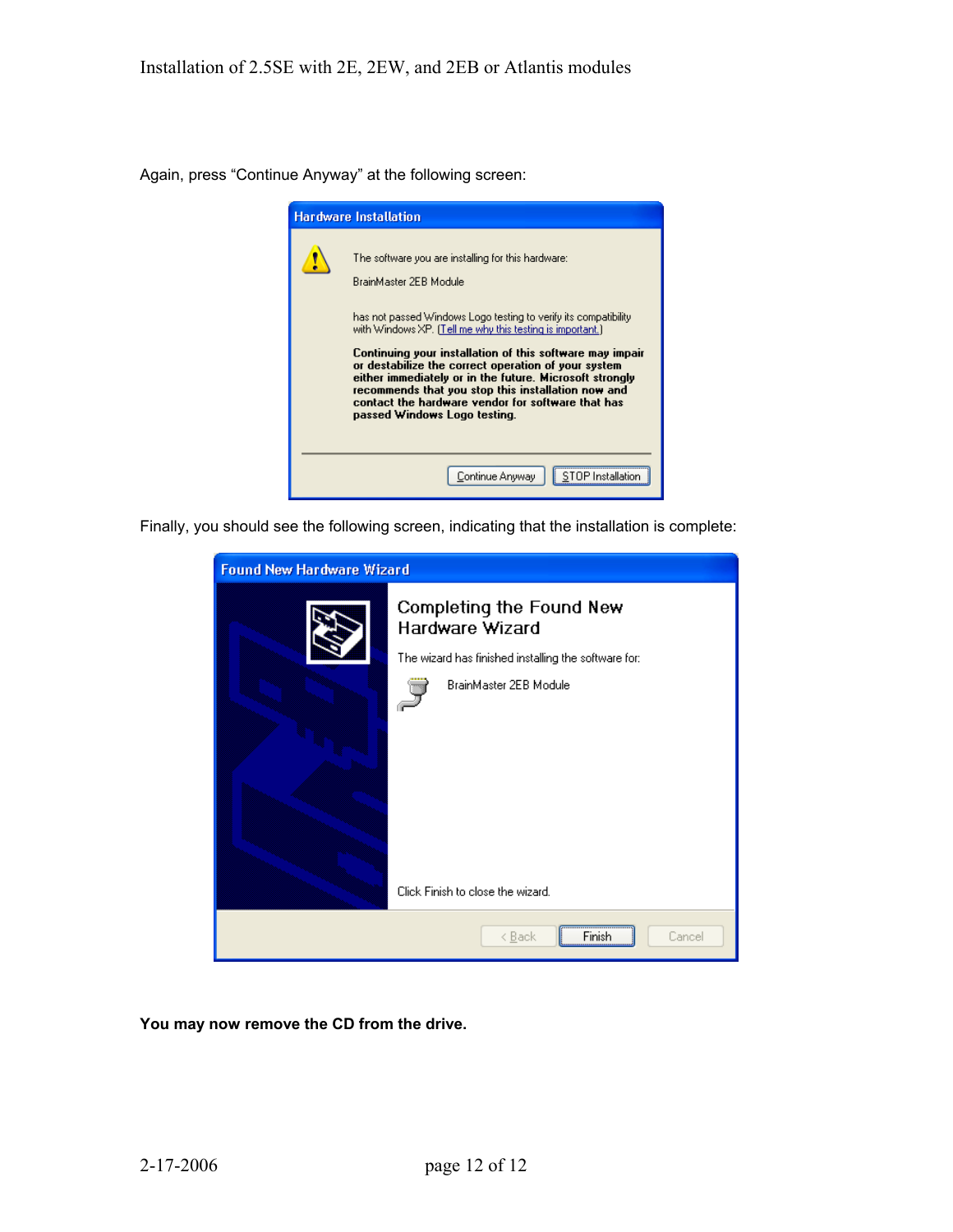

Now check the COM port number that has been assigned as follows: Use Control Panel/System/

After selecting System you should see the following control panel. Click on "Hardware" to open the tab as shown. Then press "Device Manager"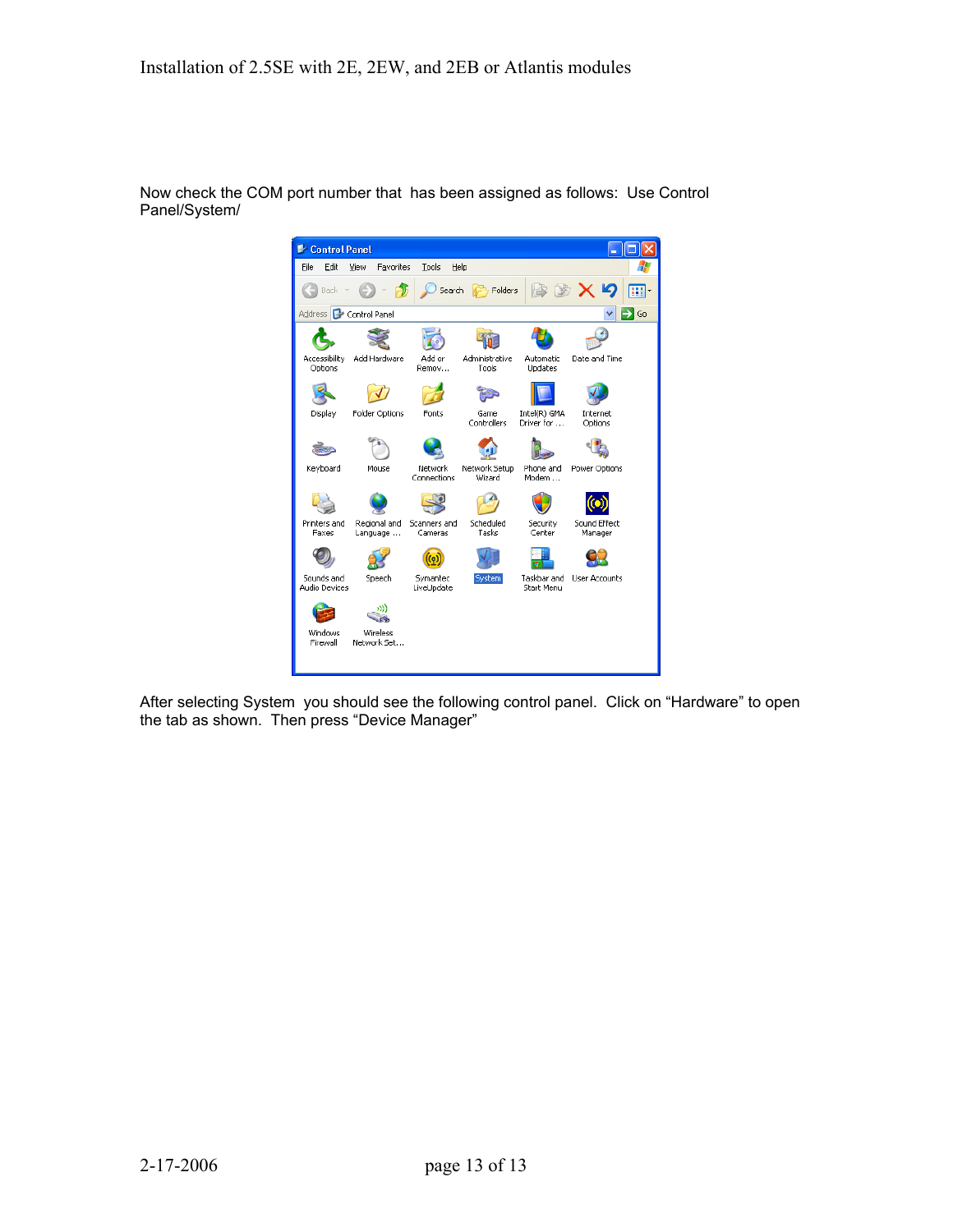| <b>System Properties</b> |                           |                                    |                                                                                                                                                                                                  |          |
|--------------------------|---------------------------|------------------------------------|--------------------------------------------------------------------------------------------------------------------------------------------------------------------------------------------------|----------|
| System Restore           |                           |                                    | Automatic Updates                                                                                                                                                                                | Remote   |
| General                  |                           | Computer Name                      | Hardware                                                                                                                                                                                         | Advanced |
| Device Manager           | properties of any device. |                                    | The Device Manager lists all the hardware devices installed<br>on your computer. Use the Device Manager to change the<br>Device Manager                                                          |          |
| Drivers                  | Driver Signing            |                                    | Driver Signing lets you make sure that installed drivers are<br>compatible with Windows. Windows Update lets you set up<br>how Windows connects to Windows Update for drivers.<br>Windows Update |          |
| <b>Hardware Profiles</b> |                           | different hardware configurations. | Hardware profiles provide a way for you to set up and store                                                                                                                                      |          |
|                          |                           |                                    | Hardware Profiles                                                                                                                                                                                |          |
|                          |                           | 0K                                 | Cancel                                                                                                                                                                                           | Apply    |

Press "Device Manager" and then click on the "ports" entry to see the port assigned:



Now you know the com port number (in this case it is COM5).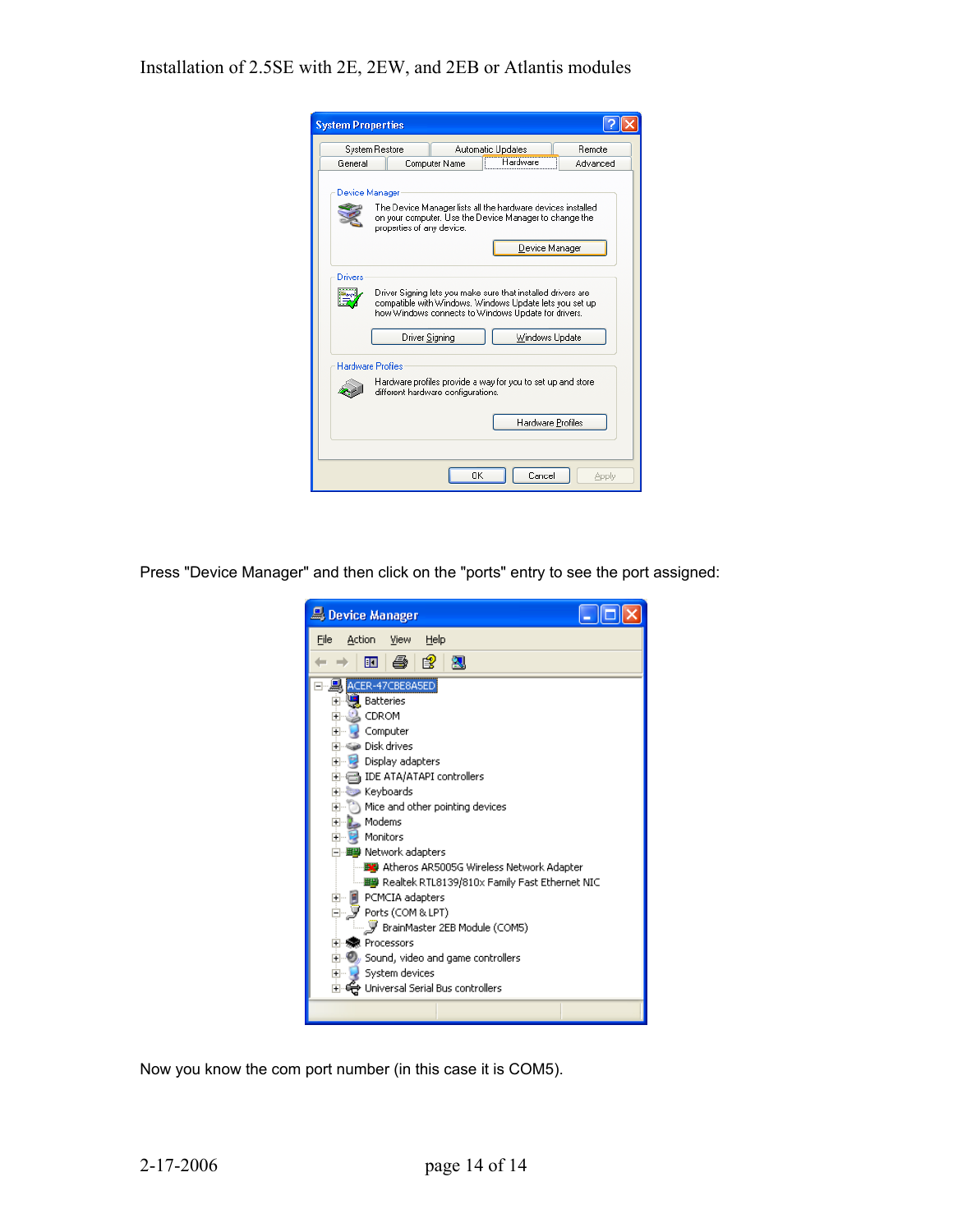Now run the BrainMaster software. Find the following icon on your PC desktop, which will have been placed there by the BrainMaster 2.5 software installation. Double-click on it to run the program (or right-click and select "Open").



Running the software should result in the following "Home" screen:

| Setup/Home Screen for BrainMaster 2.5SE                                           |                               |  |  |
|-----------------------------------------------------------------------------------|-------------------------------|--|--|
| oo & oc<br><b>Login Approved for Basic</b><br><b>Welcome to BrainMaster 2.5SE</b> |                               |  |  |
| <b>Current Trainee/Study Folder:</b>                                              |                               |  |  |
| Trainee ID: Test                                                                  | <b>Login to BrainMaster</b>   |  |  |
| <b>Trainee</b><br><b>Standard Test Study</b><br>Name:                             | <b>Folder Selections</b>      |  |  |
| Comment:<br>[none]                                                                |                               |  |  |
| <b>Next Session Number:</b><br><b>Total Sessions Available:</b>                   | <b>Run The Next Session</b>   |  |  |
| 6<br>40                                                                           |                               |  |  |
| Training screen is currently:<br><b>Not Running</b>                               | View or Change Settings       |  |  |
| <b>Exit BrainMaster</b><br><b>Product Manuals</b>                                 | <b>Review Session Results</b> |  |  |

Press "Login to BrainMaster to get the following screen. Enter your serial number and passkey provided by BrainMaster. Be sure to click on "Remember PassKey".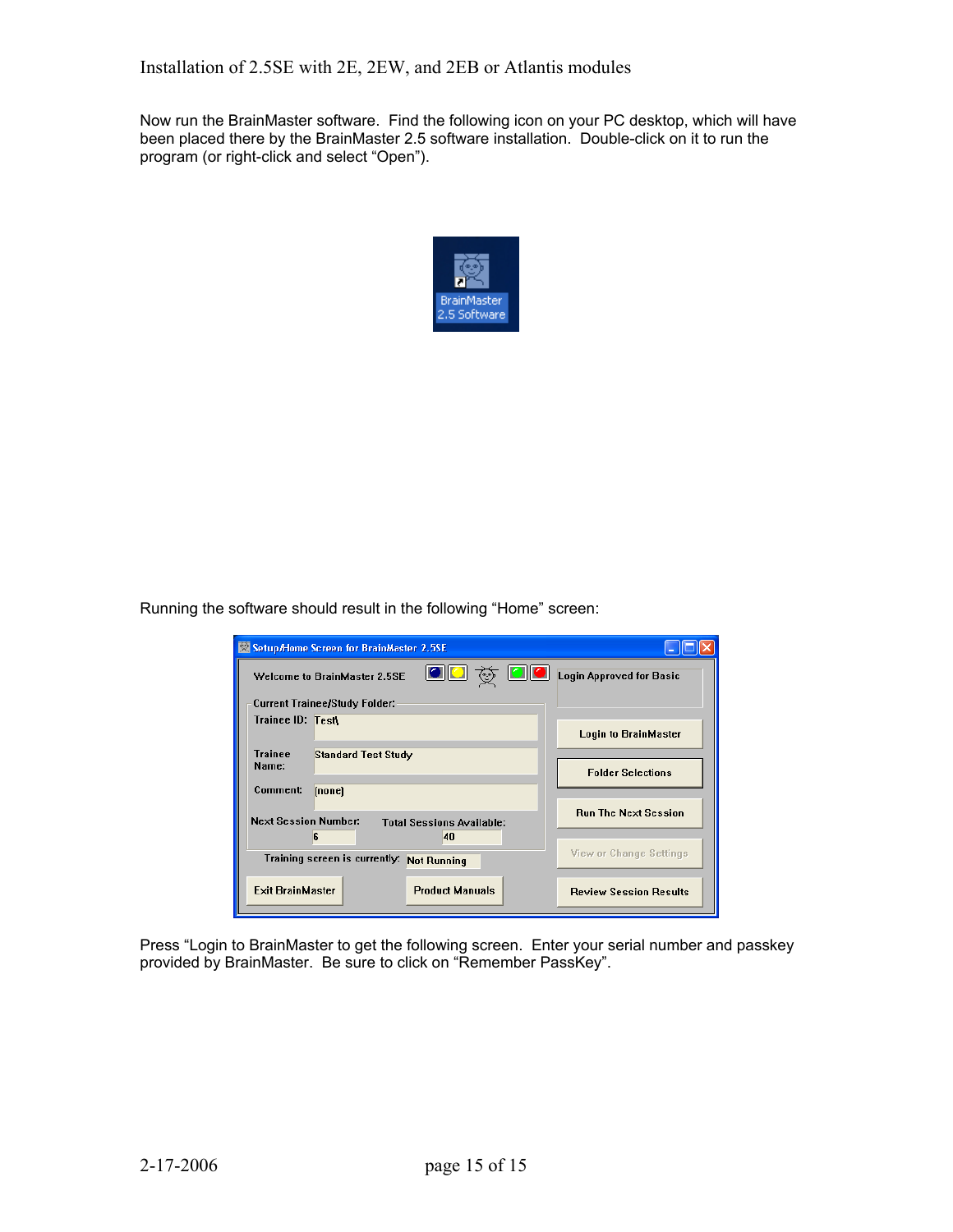| <b>Login to BrainMaster</b>                           |  |  |  |
|-------------------------------------------------------|--|--|--|
| Current Login Status: Basic User                      |  |  |  |
| Please enter your module Serial Number and PassKey:   |  |  |  |
| [You may enter "Basic" with no PassKey for basic use] |  |  |  |
| 20000<br><b>Serial Number:</b>                        |  |  |  |
| ************<br>PassKey:                              |  |  |  |
| $\nabla$ Remember PassKey                             |  |  |  |
| [Optional] Personal Information:                      |  |  |  |
| Name:<br><b>Tom Clinician</b>                         |  |  |  |
| <b>Fmail:</b><br>tomc@mypractice.com                  |  |  |  |
|                                                       |  |  |  |
| 0K<br>Cancel<br><b>Login Notes</b>                    |  |  |  |

After filling in the login information and pressing "OK", you should see a display like the following. Note that your display will show the options and licenses you have purchased, and will not be exactly as shown. If you have a particular option enabled, you should see a line "… is enabled" to show it. You can use this display to verify that your license has the options you expect.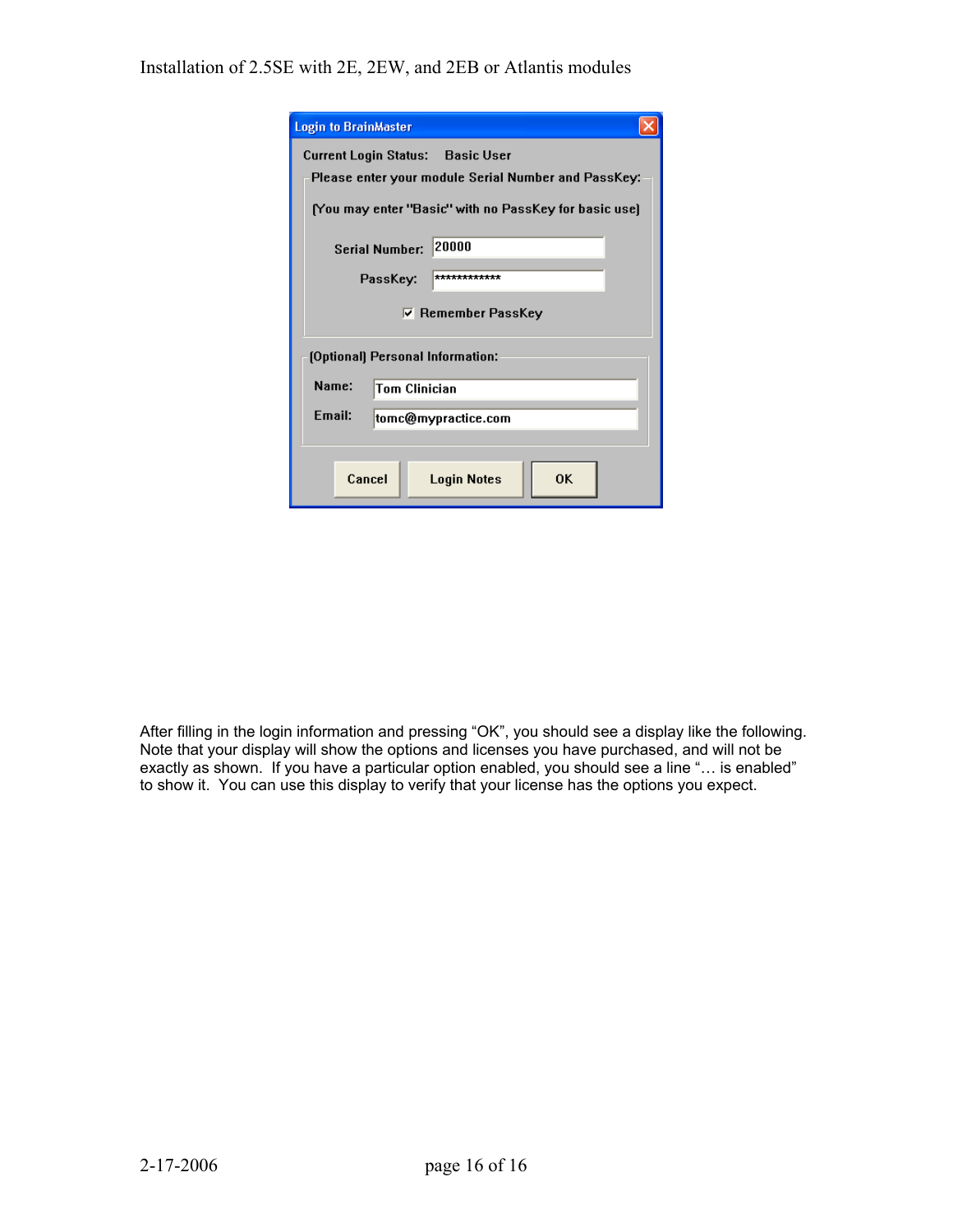

Having logged in, now press "Run the Next Session". That will bring up the training/control screen:



Use the Data menu pulldown to select your COM port as shown: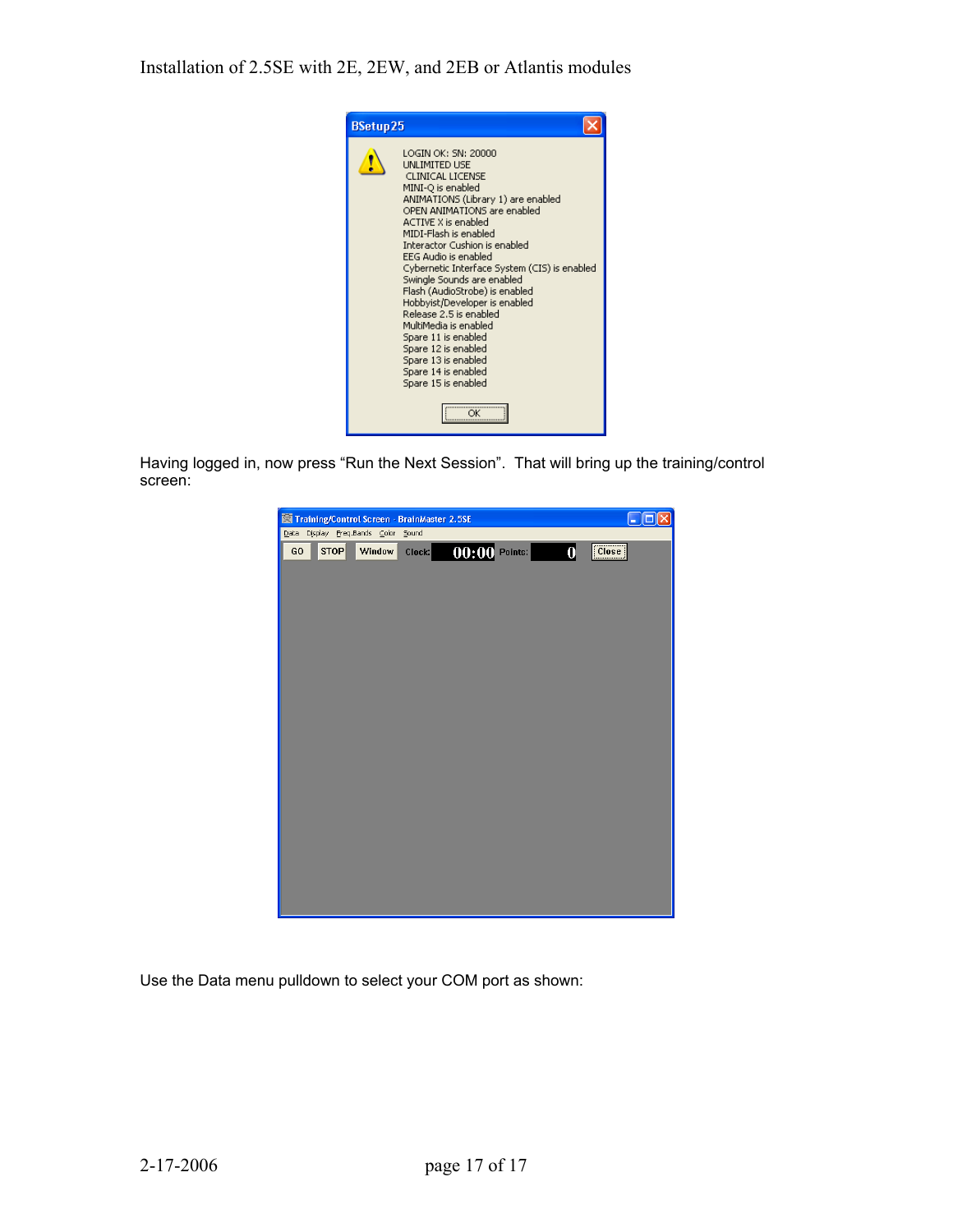

The press GO. After a brief communication with your hardware, you should see the following:

| master25 |                              |
|----------|------------------------------|
|          | Wideband Amplifier Detected! |
|          |                              |

Press OK. The following should appear:



Set up the sensors as needed, then press "OK". The hardware will begin to transmit data ,and you should then see the following: